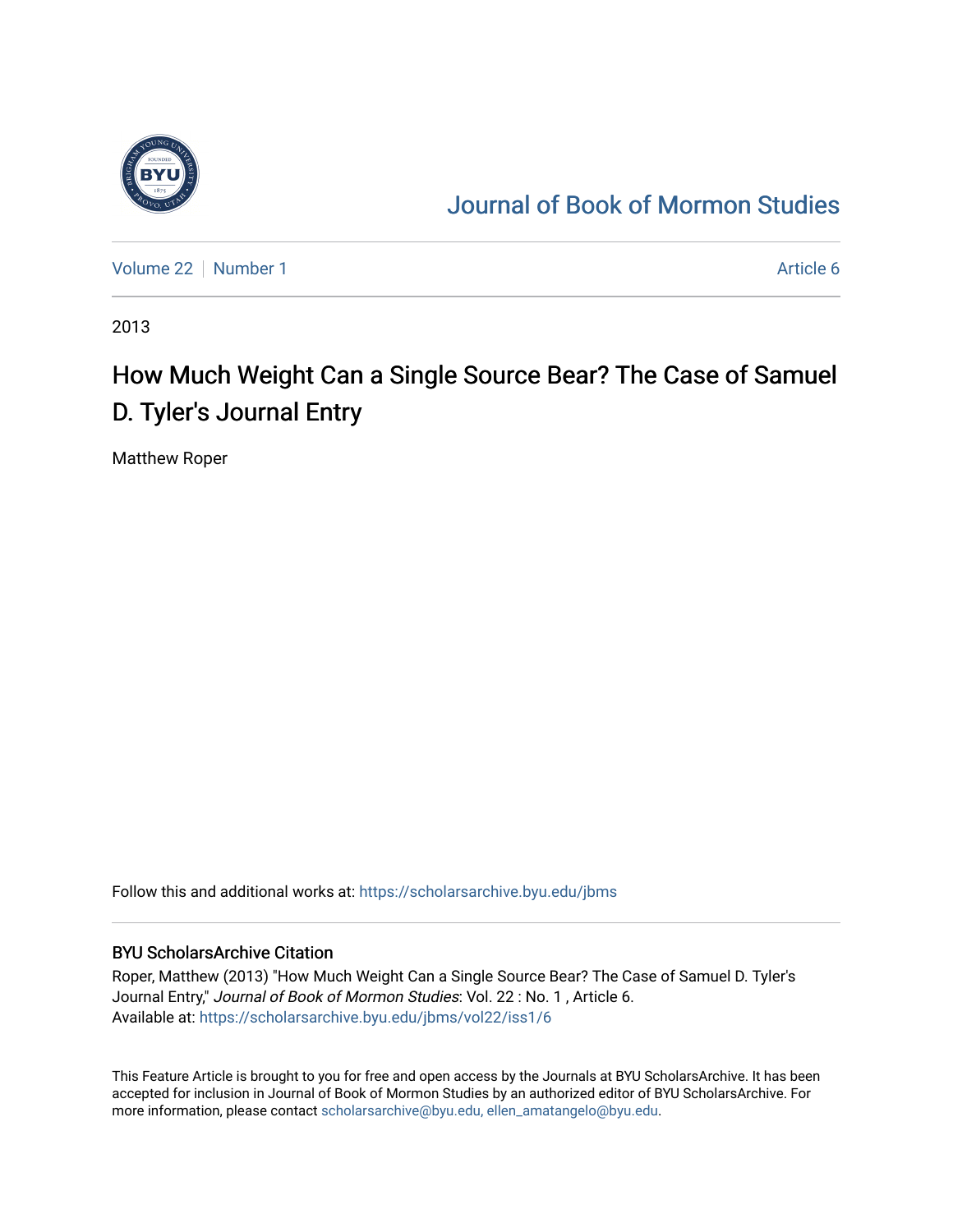

**NEAL A. MAXWELL INSTITUTE** FOR RELIGIOUS SCHOLARSHIP

BRIGHAM YOUNG UNIVERSITY . PROVO, UTAH

- How Much Weight Can a Single Source Bear? The Case of Samuel D. Tyler's Journal Entry **Title**
- **Author(s)** Matthew Roper
- *Journal of the Book of Mormon and Other Restoration*  **Reference** *Scripture* 22/1 (2013): 54–57.
	- 1948-7487 (print), 2167-7565 (online) **ISSN**
- **Abstract** In 1838 a group of Latter-day Saints passed through Randolph County, Missouri, on their way to join the Saints at Far West. A journal entry by Samuel D. Tyler, a member of the church who traveled with this group, has led some students of the Book of Mormon to conclude that the Prophet Joseph Smith revealed the location of the ancient city of Manti spoken of in the Book of Mormon. A careful examination of the Tyler journal and other historical sources suggests that this conclusion is unwarranted.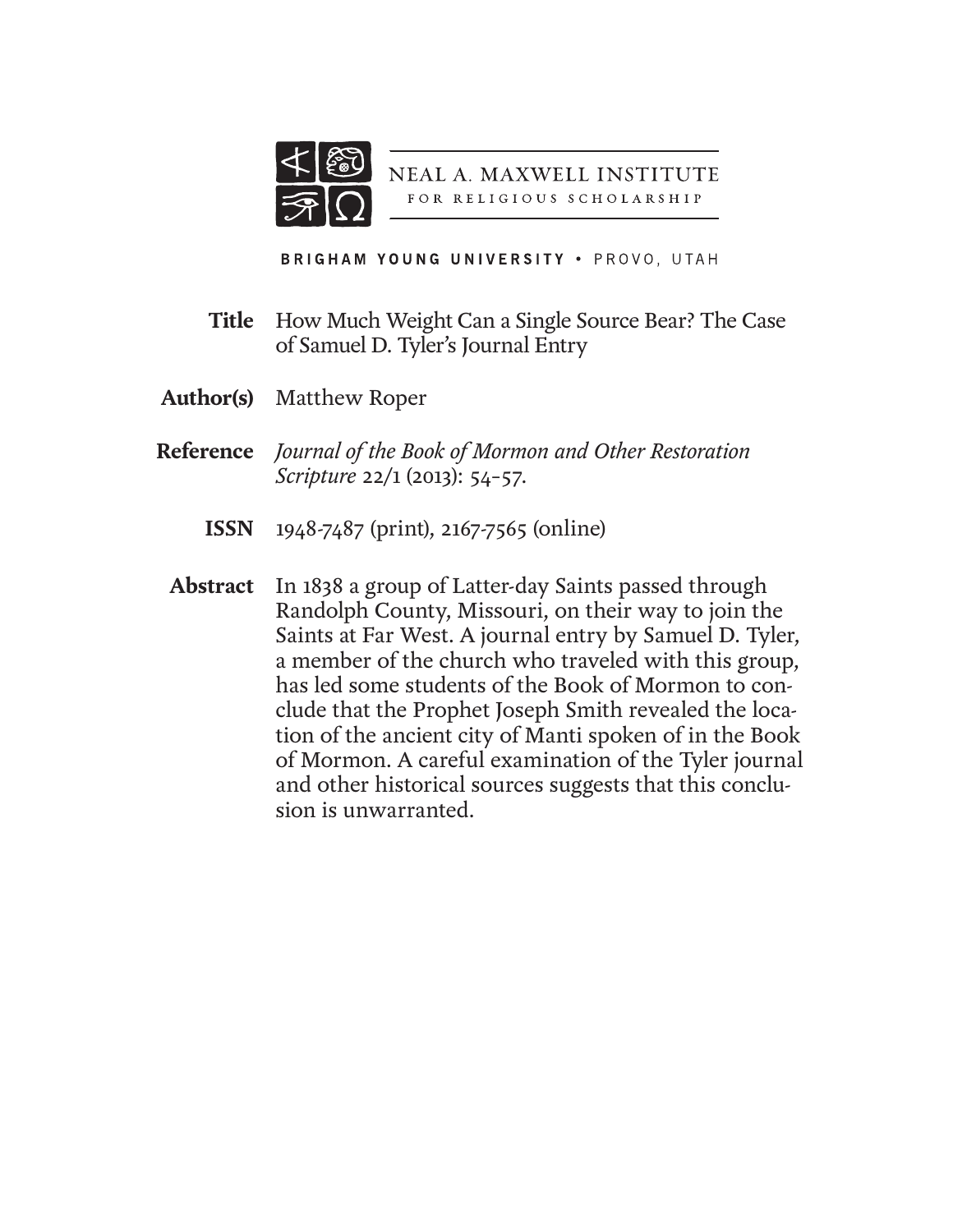# HOW MUCH WEIGHT CAN A SINGLE SOURCE BEAR? The Case of Samuel D. Tyler's Journal Entry

**MATTHEW ROPER**



Manti Utah Temple, about 1915. Many settlements that the Latter-day Saints laid out were named after Book of Mormon places. Manti, Utah, was one of these, but it was not the site of the Book of Mormon Manti. Warren S. Snow reported that Brigham Young told him that Moroni had "dedicated this piece of land for a temple site." See Moses S. Farnsworth (Manti Temple recorder) to George Teasdale, 2 July 1888, in "Spiritual Manifestations in the Manti Temple," *Millennial Star* 50 (13 August 1888): 521. Courtesy Church History Library and Archives.

### **FROM THE EDITOR:**

One of the fundamental constituents of responsible scholarship is the ability to determine how much weight a single piece of evidence should receive. The Hebrew Bible teaches, "At the mouth of two witnesses, or at the mouth of three witnesses, shall the matter be established" (Deuteronomy 19:15). This article discusses how much weight can be put on a single witness, especially when that witness is contradicted by an equally plausible second witness.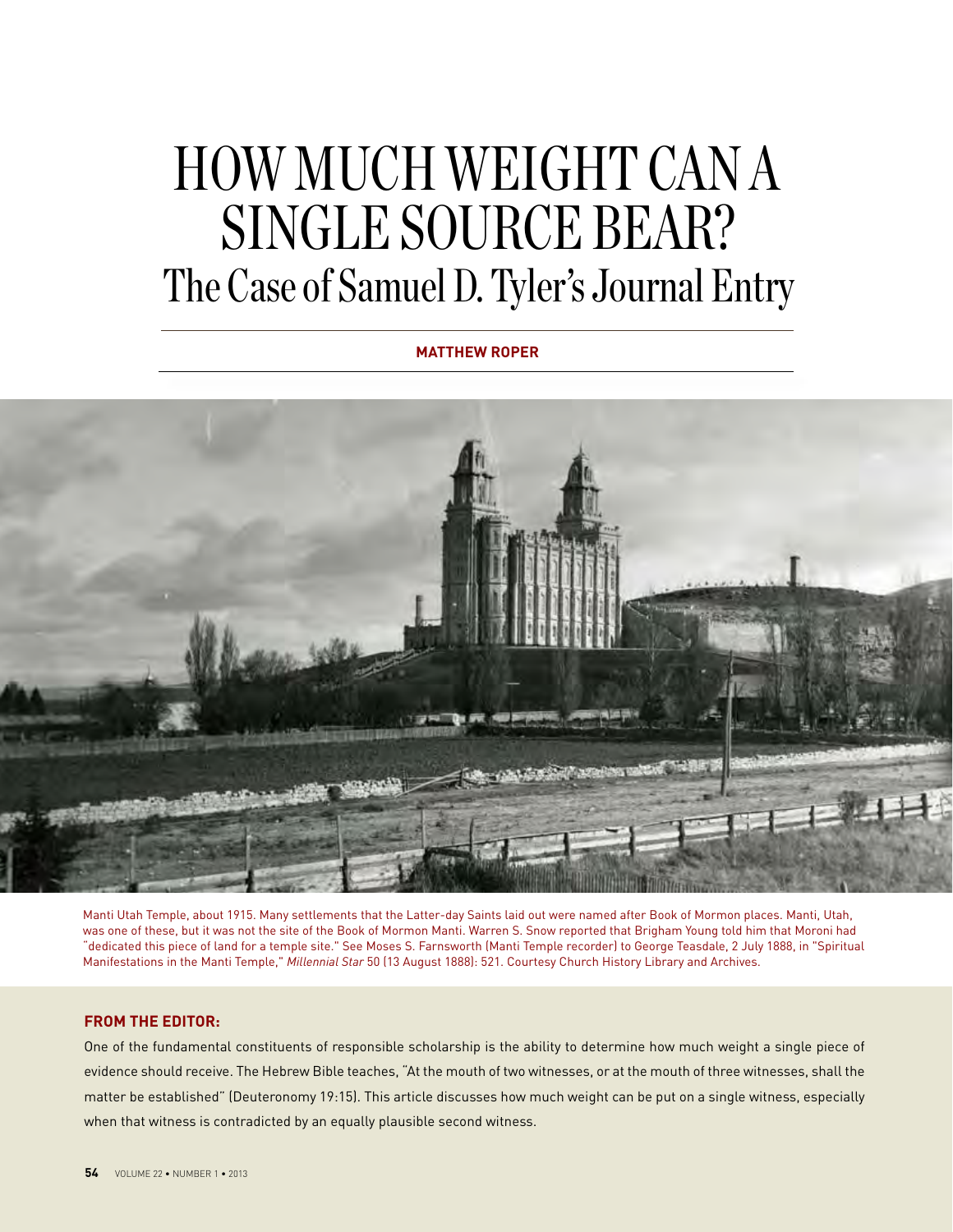In 1838, the Kirtland Camp traveled from Kirtland,<br>Ohio, to Far West, Missouri.<sup>1</sup> Two historical references associated with that group's activities as<br>they passed through eastern Missouri have led some n 1838, the Kirtland Camp traveled from Kirtland, Ohio, to Far West, Missouri.<sup>1</sup> Two historical references associated with that group's activities as to conclude that the ancient city of Manti, spoken of in the Book of Mormon (Alma 56:14; 57:22; 58:1, 13, 25–28, 39), was located in that region or that the Prophet Joseph Smith had learned of this by revelation. A closer look at these sources sheds light on the question.<sup>2</sup>

The first reference is an entry from the journal of Samuel D. Tyler, an early member of the church who traveled with the Kirtland Camp. The Tyler journal entry for 25 September 1838 reads as follows:

We passed thro Huntsville, Co. seat Randolph Co. Pop. 450 & three miles further we bought 32 bu. of corn of one of the brethren who resides in this place (66) There are several of the brethren round about here & *this is the ancient site of the City of Manti, which is spoken of in the Book of Mormon* & this is appointed one of the Stakes of Zion and it is in Randolph Co. Mo. 3 miles west of the Co. seat.<sup>3</sup>

The first issue is the source of Tyler's information. If that source was Joseph Smith, then this could be significant, but if Tyler himself came to this conclusion or if he was merely reporting local hearsay, this would be less so. In this case, the source could not be Joseph Smith directly because the Prophet was not with the Kirtland Camp. At the

time Tyler recorded this information in his journal Joseph Smith was already in Far West several counties away, having previously fled Kirtland months before with other church leaders.<sup>4</sup> What then was the source of this idea? Was it based upon something Joseph Smith had said at another time, or did it reflect speculation among the local brethren in Randolph County or the Kirtland Camp? How accurately was it reported? The Tyler journal does not provide an answer to these questions.

The Manuscript History of the Church might seem to lend support to the information in the Tyler journal entry. The relevant entry for 25 September 1838 can be found on page 829 of that document and reads as follows:

The camp passed through Huntsville in Randolph County which has been appointed as one of the stakes of Zion, and *is the ancient site of the City of Manti* and pitched tents at Dark Creek, Salt Licks, seventeen miles. It was reported to the camp that one hundred and ten men had volunteered from Randolph and gone to Far West to settle difficulties.<sup>5</sup>

This entry, however, was actually written down after the events in question by Willard Richards, who used the available sources. Comparative evidence strongly suggests that the 25 September 1838 entry of the Manuscript History was based on the account in Tyler's journal. Evidence of this is italicized in the two documents below.

| TYLER JOURNAL 25 SEPTEMBER 1838                                                                                                                                                                                                                                                                                                                                                                                                                                                                                                                                                                                                                                                                                                                                                                                                                      | <b>MANUSCRIPT HISTORY, 1843?</b>                                                                                                                                                                                                                                                                                                                                                     |
|------------------------------------------------------------------------------------------------------------------------------------------------------------------------------------------------------------------------------------------------------------------------------------------------------------------------------------------------------------------------------------------------------------------------------------------------------------------------------------------------------------------------------------------------------------------------------------------------------------------------------------------------------------------------------------------------------------------------------------------------------------------------------------------------------------------------------------------------------|--------------------------------------------------------------------------------------------------------------------------------------------------------------------------------------------------------------------------------------------------------------------------------------------------------------------------------------------------------------------------------------|
| We passed thro Huntsville, Co. seat Randolph<br>Co. Pop. 450 & three miles further we bought 32<br>bu, of corn of one of the brethren who resides in<br>this place (66) There are several of the brethren<br>round about here & this is the ancient site of the<br>City of Manti, which is spoken of in the Book of<br>Mormon & this is appointed one of the Stakes of<br>Zion & it is in Randolph Co. Mo. 3 miles west of<br>the Co. seat. We progressed on 3 miles further<br>to Dark Creek, Salt Licks, & pitched 17 miles.<br>$733 + 17 = 750$ Miles We hear that 110 men<br>have volunteered to save being drafted & have<br>gone from this Co. to Far West to settle some dis-<br>turbances between the Missourians & Mormons<br>& that they are collecting forces from many<br>other Co's to settle perhaps they know not what<br>themselves. | The camp passed through Huntsville in Ran-<br>dolph County which has been appointed as one<br>of the stakes of Zion, and is the ancient site of<br>the City of Manti and pitched tents at Dark Creek,<br>Salt Licks, seventeen miles. It was reported to<br>the camp that one hundred and ten men had vol-<br>unteered from Randolph and gone to Far West to<br>settle difficulties. |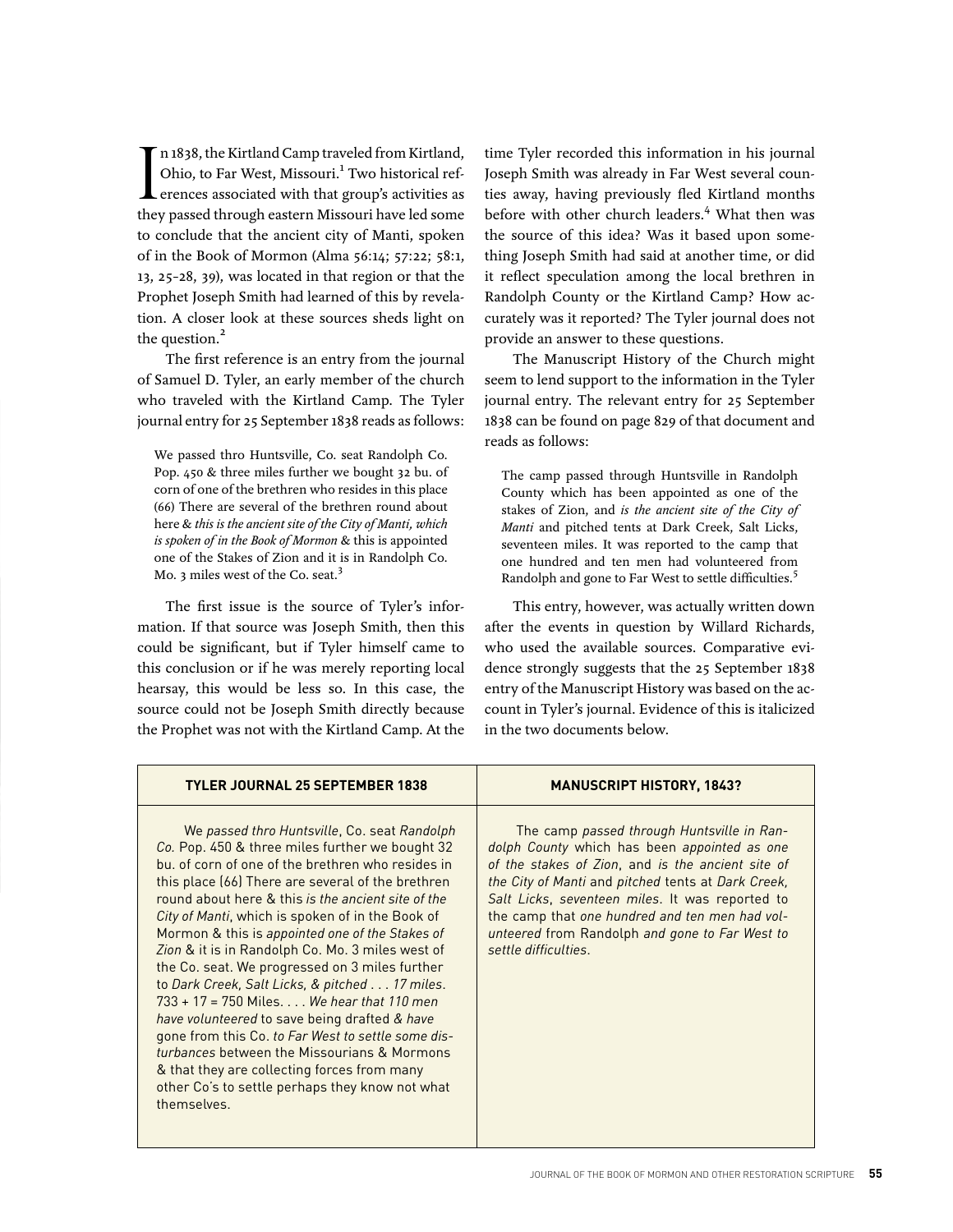

Manti public school, another example of modern places receiving a name from the Book of Mormon.

The Manuscript History entry is clearly dependent on Tyler's journal entry; however, as a later, derivative source, it has no primary evidentiary value in supporting Tyler's 1838 statement. When this portion of the Manuscript History was first published in the *Millennial Star* in 1854, the entry read essentially the same as it did in Richards's earlier handwritten

All subsequent editions of the *History of the Church* say that the village of Huntsville, Missouri, was "near the place where the city of Manti is to be built" and omit any suggestion that the location of the Book of Mormon city was known.

> manuscript.6 When church historian Andrew Jenson later published it in his *Historical Record* in 1888, he added, without explanation, the words *which the Prophet said* immediately before the part of the sentence about Manti, making it read "*which the Prophet said* was the ancient site of the city of Manti" although

this was not in the original manuscript.<sup>7</sup> This has puzzled some subsequent students of the Book of Mormon. In 1892 George Reynolds's *A Dictionary of the Book of Mormon: Comprising Its Biographical, Geographical and Other Proper Names* was published with appendices written by Janne Sjodahl. Sjodahl cited the Manuscript History passage from Jenson's *Historical Record* and then noted, "Whether 'the ancient site of Manti' refers to the Manti in the Book of Mormon is a question that has been debated. Some prefer to regard it as reference to a later city of Manti, built by descendants of Nephi in Missouri" rather than the original city mentioned in the Lehite record. $^8$  In 1938, Joseph Fielding Smith published an article in the *Deseret News* in which he cited the passages from the Tyler journal and the Manuscript History in support of a Missouri location for the Book of Mormon city of Manti, which was subsequently reprinted in a compilation of his earlier writings.<sup>9</sup>

In contrast to the Tyler journal, another independent contemporary source provides a different view. Elias Smith, a cousin to Joseph Smith, also kept a journal of the travels and activities of the 1838 Kirtland Camp. On this same day, he recorded:

We came through Huntsville the county seat of Randolph where we were told before we arrived there we should be stopped but saw nothing of the kind when we came through the town and heard no threats whatever, but all appeared friendly. 1½ miles west of Huntsville we crossed the east branch of Chariton and 1½ miles west of the river we found Ira Ames and some other brethren near the place *where the city of Manti is to be built* and encamped for the night on Dark creek 6 miles from Huntsville.<sup>10</sup>

Elias Smith, significantly, did not equate the land near Huntsville, Missouri, with the *ancient* location of Manti but indicated that this was the place where a *future* settlement named after the ancient one was *"to be* built."

When B. H. Roberts prepared the *History of the Church* for publication, he reviewed original sources upon which the Manuscript History was based and revised parts of the narrative accordingly. Roberts was able to utilize the Elias Smith account instead of the portion of the Manuscript History that had been based upon the Tyler journal. The entry for 25 September 1838 as first published in 1905 and all subsequent editions of the *History of the Church* says that the village of Huntsville, Missouri, was "near